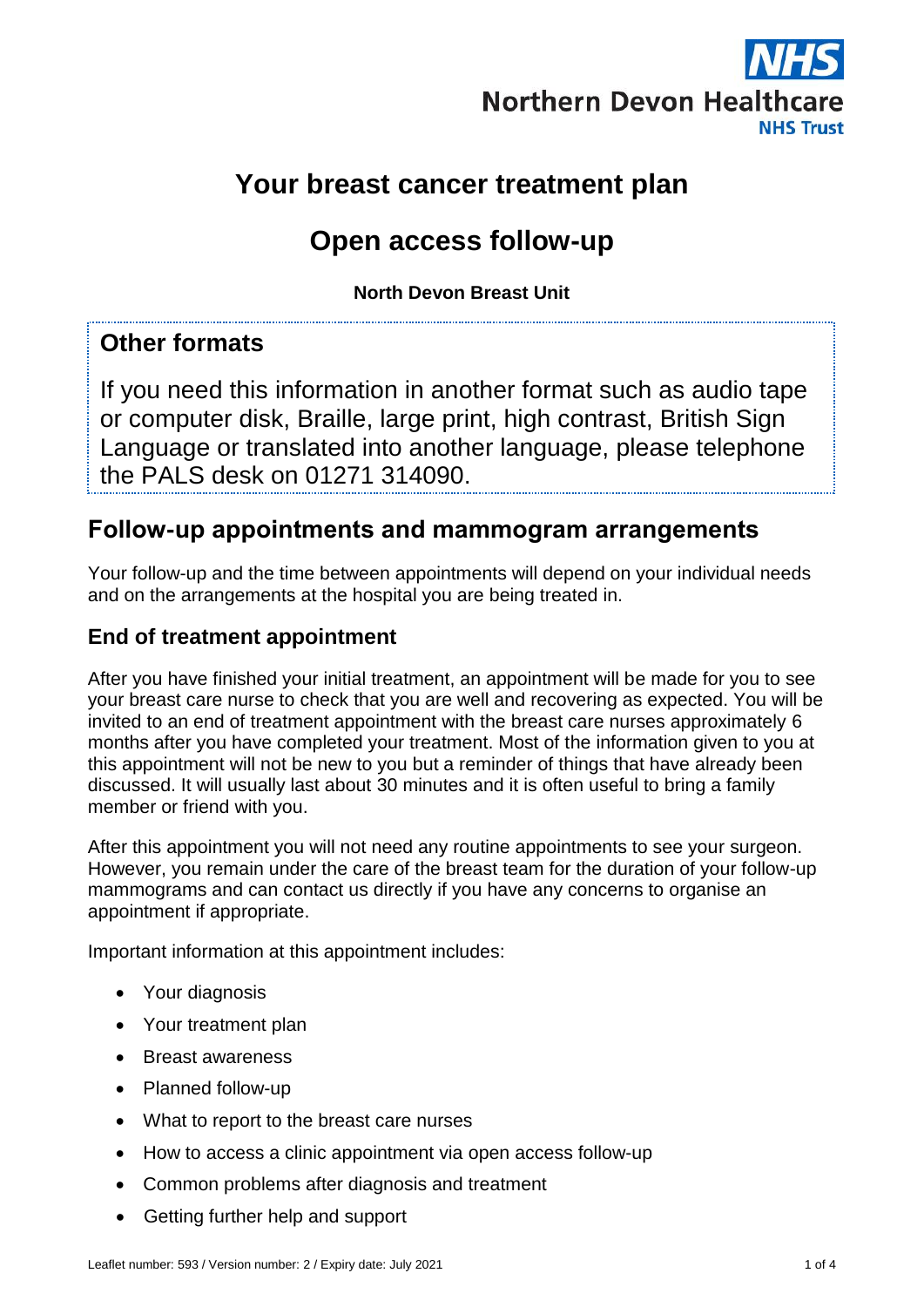### **After the five years**

**If you are younger than 50** when diagnosed, you will be given a yearly mammogram at NDDH until the age of 50 is reached.

**If you are over the age of 50**, you will be invited to have three-yearly mammograms up to the age of 73 as part of the NHS breast screening programme.

**If you are over the age of 73**, you are still eligible to be screened by request. This can be arranged by contacting the local NHS breast screening programme on 01392 262600 or through your GP.

# **Who to contact if you have a concern**

#### **During follow-up**

Many patients find that speaking to their breast care nurse can be an easy way to discuss any concerns. They may organise an earlier appointment if you both feel you need to see the specialist sooner.

If you have any new symptoms you are worried about, you can see your GP between appointments for advice. If they feel it is necessary, they can refer you back to hospital for an earlier appointment.

#### **After your five-year follow-up**

In the UK the survival of people with breast cancer has improved greatly over the past decade and many will have no further problems after they finish their treatment.

If you have had no further problems, you will be discharged from hospital follow-up appointments. After you have been discharged from follow-up appointments, your GP will be your main contact to get concerns checked quickly.

If you have any concerns, see your GP. Make sure they know about your breast cancer, particularly if you were diagnosed some time before, or if you have a new GP. If you feel you need to be seen in clinic again, your GP can arrange this quickly for you, or alternatively you could contact your breast care nurse at the hospital directly.

# **Symptoms you may want to report**

Always remember that everyone can get coughs, colds, aches and pains, and stomach upsets, but this does not necessarily mean that your cancer has come back.

If you have any of the following symptoms that persist or are getting worse, please contact your breast care nurse who will advise whether you need to be seen in the hospital or by your GP.

- Pain in the back or hips that does not improve with painkillers and which is often worse at night
- Unexplained weight loss and a loss of appetite
- A constant feeling of nausea
- Discomfort or swelling under the ribs or across the upper abdomen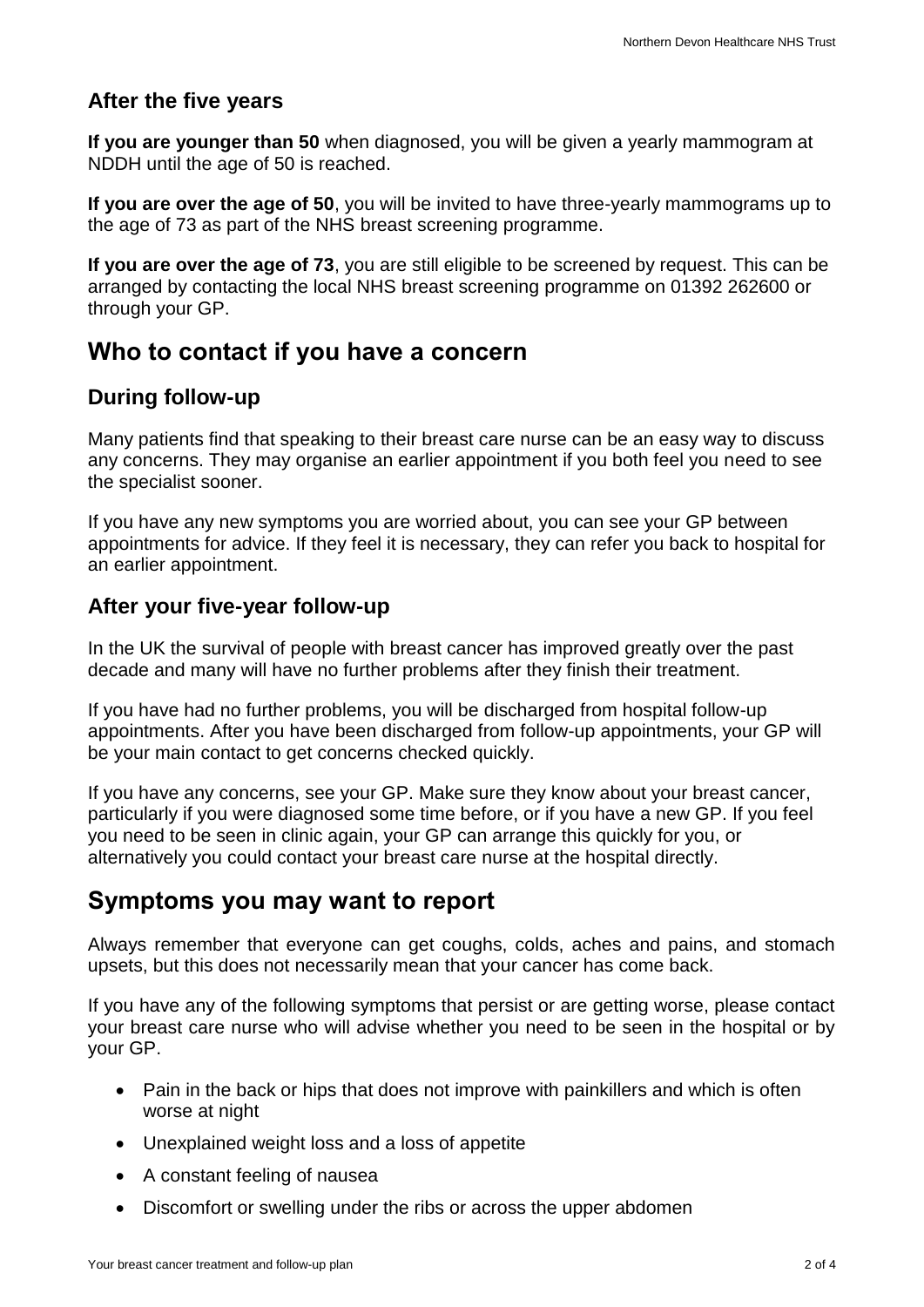- Feeling constantly tired
- A dry cough or a feeling of breathlessness
- Severe headaches, usually worse in the mornings
- Any new lumps or swellings, particularly in the area of your previous surgery, or in the neck area

## **Long-term side-effects of breast cancer treatment**

Some breast cancer treatments can cause temporary side-effects that stop soon after treatment finishes. However, your treatment may also cause longer-term side-effects.

Some common side-effects include:

- Menopausal symptoms
- Hair regrowth after chemotherapy
- Pain
- Fatigue and sleep problems
- Lymphoedema
- Osteoporosis
- Effects on fertility

To find out more about the possible side-effects of your treatment and how best to manage them, please see the individual treatment information booklets or contact the breast care nurses who can signpost you to the appropriate help and advice.

### **Who to contact**

We understand that breast cancer can affect you in many ways and will affect people differently. We hope that you find the above list of symptoms a useful guide for when to seek further advice. However if you need psychological support or someone to talk to, we are also here to support you through this.

For symptoms, support or medication problems: Breast care nurses (Karen Hillman, Claire Herlihy and Amy Barrow) Tel: 01271 349115

For appointments and mammogram results: Tel: 01271 322422

### **Useful links**

Macmillan Cancer Support Website: [www.macmillan.org.uk](http://www.macmillan.org.uk/) Tel: 0808 808 0000

Breast Cancer Care Website: [www.breastcancercare.org.uk/](http://www.breastcancercare.org.uk/) Tel: 0808 800 6000

Cancer Advice Website: [www.canceradvice.co.uk](http://www.canceradvice.co.uk/)